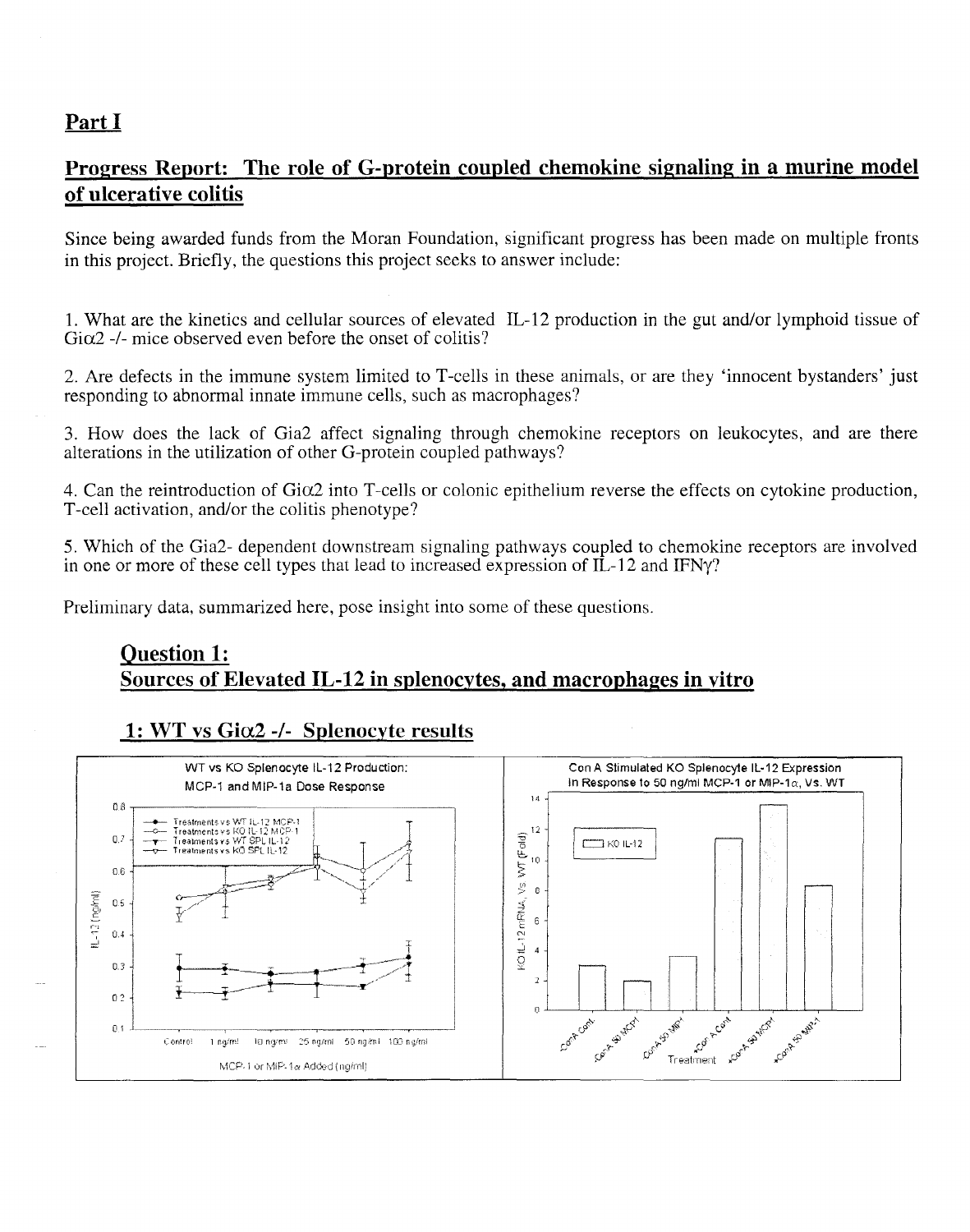Figure 1: Splenocytes were isolated from colitis-free WT and KO mice and cultured at 3 million/ml in the presence of 3  $\mu$ g/ml Con A and MCP-1 or MIP-1 $\alpha$  as shown. At 48 hours, culture sups were taken for IL-12 ELISA (left panel), or cellular RNA was isolated and used for quantitative RT-PCR for IL-12 (right panel).

RESULT: Compared to WT, Gi $\alpha$ 2 -/- splenocytes produce significantly more IL-12 for all concentrations of MCP-1 or MIP-1 $\alpha$  tested (left panel). While neither chemokine appears to affect WT splenocyte IL-12 production, KG splenocytes appear to produce more IL-12 in the presence of higher concentrations of MCP-1 or MIP-1 $\alpha$ . At the mRNA level, Con-A activated KO splenocytes produce 8 to 13-fold more IL-12 than WT cultures. MIP-1 $\alpha$  appears to downregulate IL-12 compared to MCP-1, which is the opposite of what would be expected given MCP-1's established role in suppressing IL-12 production.

### Correlation of altered IL-12 levels with Dvsregulation of Th1 cytokines and Chemokine levels.

Additional experiments with KG splenocytes have revealed additional alterations in cytokine and chemokine production. They produce higher levels of Th1 (IFNy: 1.4 to 8 fold; IL-12: 2 to 13.6 fold) and lower levels of Th2 cytokines (IL-4: 0.3 to 0.8 fold; IL-13: 0.4 to 0.84 fold) compared to WT splenocytes.

In addition, KO splenocytes overproduce TNF $\alpha$  compared to WT, with a similar trend towards increased TNF $\alpha$  production at higher concentrations (50 and 100 ng/ml) of MCP-1 or MIP-1 $\alpha$ . In contrast, the chemokine ClO is produced at considerably lower levels than in knockout splenocytes, averaging about 0.3 ng/ml across the range of MCP-1 or MIP-1 $\alpha$  tested, compared to roughly 1 ng/ml for similarly treated WT splenocytes (data not shown).



### WT vs KO Macrophage Experiments:

Figure 2: 5 days after IP injection of 4% thioglycollate, peritoneal macrophages were isolated, plated at a density of 250,000 cells/ml, enriched to ~90% purity by plastic adherence, and primed for 4 hours with 0, 10, or 100 ng/ml IFNy. Cells were washed, then activated with various activators as shown for 20 hours. Culture sups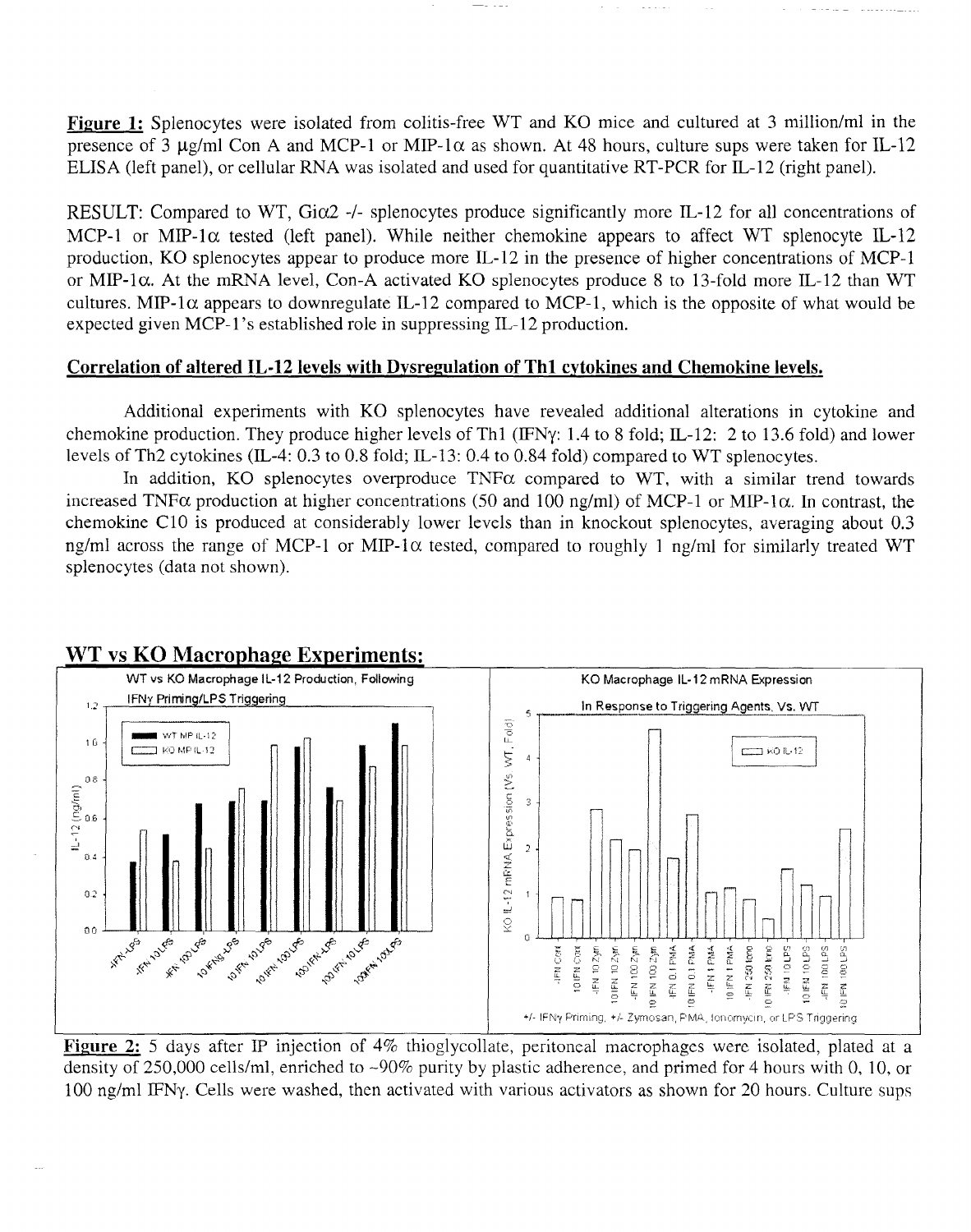were taken for IL-l2 ELISA (left panel), or cellular RNA was isolated and used for quantitative RT-PCR for IL-l2 (right panel).

RESULT: Initial experiments with LPS-activated KO macrophages failed to demonstrate increased levels of IL-12 mRNA or protein when activated with IFNy and LPS (left and right panels). Subsequent work shows that the macrophage activator Zymosan induces IL-l2 mRNA expression 2 to 4 fold higher in KG macrophages compared to WT cells. This finding suggests that induction of KG macrophage IL-l2 expression depends on stimulating macrophage phagocytic activity.

In other experiments, KO macrophages clearly produce higher levels of the chemokines IP10 (WT: 0.05 to 0.4 ng/ml; KG 1.4 to 1.6 ng/ml) and RANTES (WT 0-1 ng/ml; KG 0.5 to 4.5 ng/ml) when primed and triggered with the IFNy/LPS priming/triggering regimen illustrated in Figure 2. In contrast, macrophage production of MIP-1 $\alpha$  is significantly inhibited both in WT and KO macrophages when primed with IFNy; this inhibition is much more pronounced in KO  $(0.2{\text -}0.4 \text{ ng/ml})$  compared to WT  $(0.7{\text -}2 \text{ ng/ml})$  macrophages.

# Question 2: WT vs KG Splenic T-cell Experiments

Figure 3 (next page): Splenic T-cells were isolated from whole splenocytes by positive selection using Thy 1.2 magnetic beads on a Miltenyi Biotech LS column. Purified T-cells were cultured at 3 million/ml under 2 skewing regimens as described. Briefly, Regimen 1 involves Anti-CD3 activation under Thl (IL-12 and anti-IL4) or Th2 (IL-4 and anti-IFNy) conditions; regimen 2 involves  $3 \mu g/ml$  Con A activation with 50 ng/ml MCP-1 or 50 ng.ml MIP-1 $\alpha$ . At 48 hours, supernatants were harvested for ELISA (upper left). Alternatively, RNA was isolated from replicate wells at 4, 24 and 48 hours for use in quantitative RT-PCR.

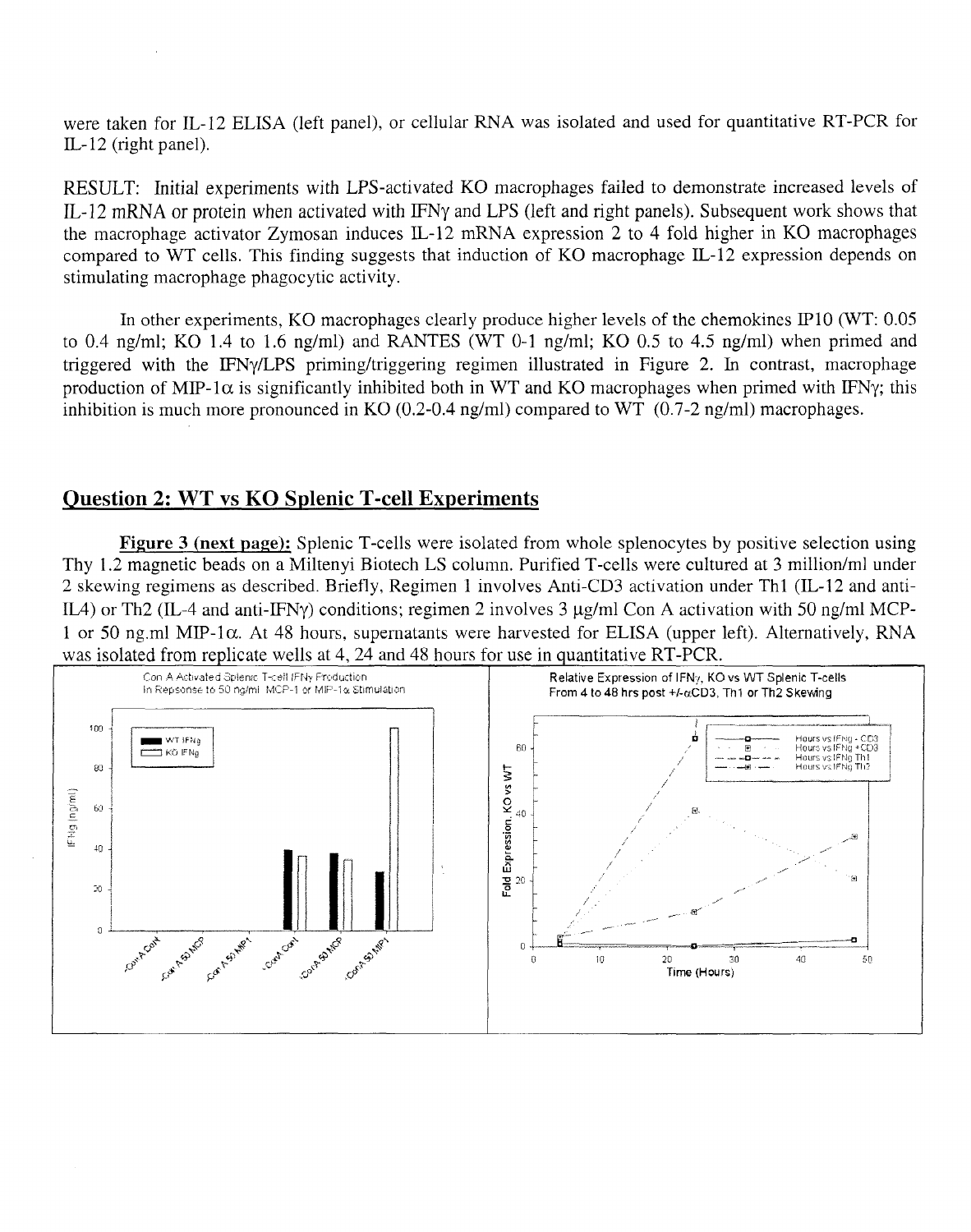

RESULT: Con A activation in the presence of MIP-1 $\alpha$  resulted in a marked increase in splenic T-cell IFNy production at 48 hours compared to WT T-cells (upper left). Using TaqMan analysis, the same T-cells activated with anti-CD3 produce markedly more MIP-1 $\alpha$  mRNA at 24 and 48 hours post-activation than WT cells (lower left). Th1 skewing induces more robust MIP-1 $\alpha$  expression than under Th2 conditions.

IFNy mRNA levels are also markedly elevated in KO T-cells compared to WT cells, especially under Th1 conditions (upper right). The 48 hour Th1 timepoint for KO cells is greater than 1000 fold higher than WT cells and is thus off the chart. When IFNy mRNA levels are compared as a fraction of their expression at 4 hours post-activation (lower right), it is clear that KO T-cells under Th1 conditions are still making ~65% as much IFNy message at 24 hours, compared to 2% for WT T-cells. Therefore, KO T-cells make more IFN message for much longer periods of time following activation.

### Conclusions, questions 1 and 2:

In conclusion, this supplemental data supports the ideas that activated KO macrophages and T-cells produce increased levels of IL-12 and IFNy, respectively, compared to their WT counterparts. Furthermore, KO macrophages and T-cells respond to and produce MIP-1 $\alpha$  in a manner that is distinct from WT cells. The mechanisms underlying these findings will be the subject of further experimentation.

# **Progress and Future Directions, Questions 3-5:**

#### Question 3:

The issue of how other G-protein coupled pathways are affected by the loss of particular G-protein alpha subunits is beginning to be investigated. First, I have obtained mice that are deficient in two other pertussis toxin-sensitive G-proteins, Gial and Gia3. These animals do not develop ulcerative colitis. The use of cells from these three lines of knockout mice will enable a molecular dissection of specific vs. redundant usage of Gprotein alpha subunits by chemokine receptors in the immune system.

Using a complementary methodology, I have designed and am testing oligonucleotise probes specific for these alpha subunits in an effort to understand how the absence of one affects the expression and usage of the